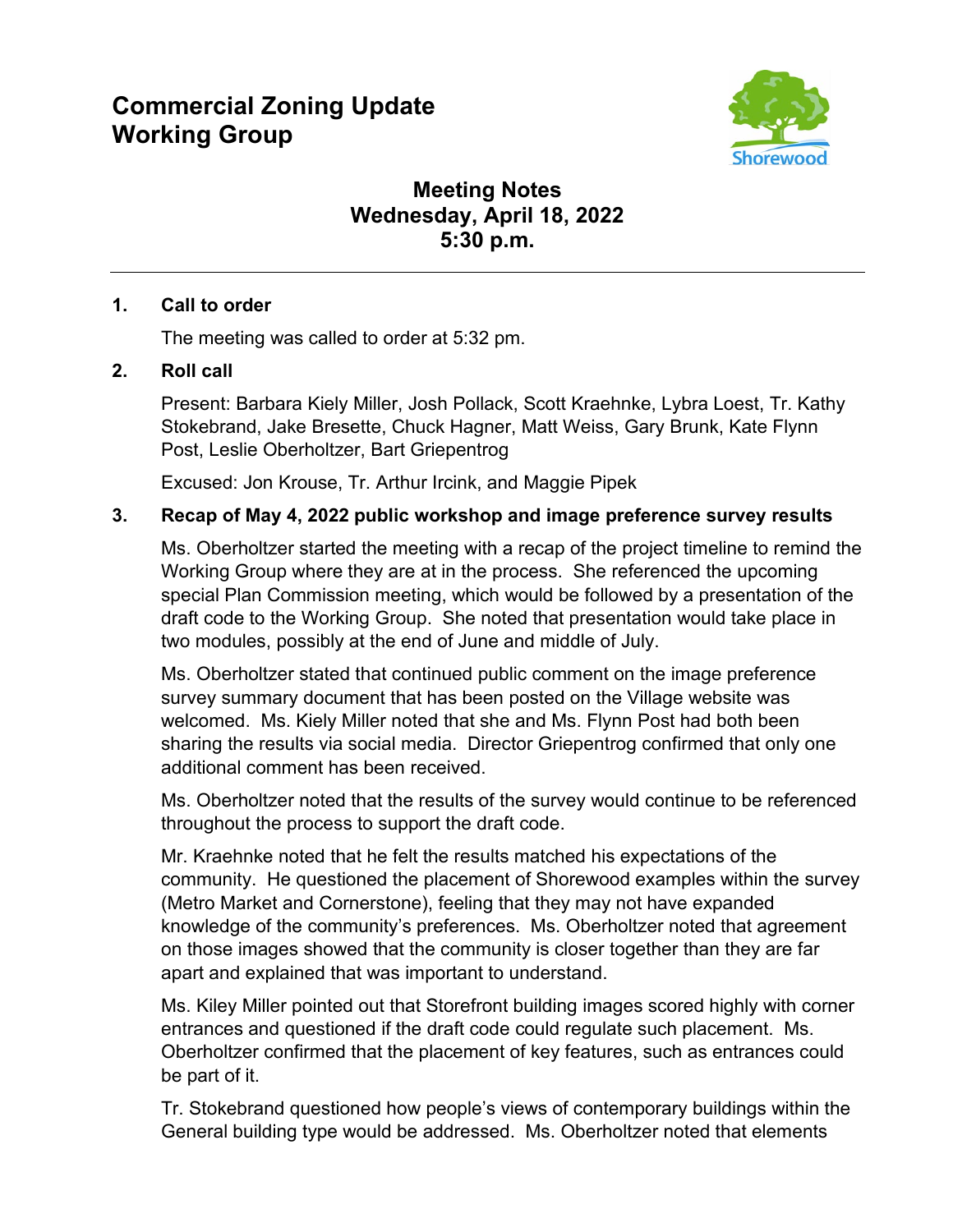such as rooflines or materials could be developed. She noted that style was not going to be regulated and cautioned the Working Group that ugly buildings may still be developed.

Ms. Kiely Miller stated that she would not want to see Shorewood turn into Bayshore. Mr. Hagner agreed and questioned if the survey results were perhaps too narrowly focused on what people currently think of Shorewood as opposed to what the future could look like. Ms. Kiely Miller noted that new buildings in small segments were preferred, as opposed to new, block-long facades.

Ms. Loest stated that she felt like she heard an acceptability of mixed materials within the workshop discussion, but the survey skewed heavily towards all brick or masonry buildings.

Ms. Kiely Miller questioned when aspects related to height and parking would be discussed. Ms. Oberholtzer confirmed that those details would be included in the draft code and noted that it would be easier to understand and respond to those specifics once they are on paper.

#### **4. Discuss third public workshop (May 25, 2022)**

Ms. Oberholtzer noted that the third public workshop would open with an even more abbreviated introduction to the project and form-based codes. She stated it would then provide an overview of proposed building types, as presented in the Discovery Memo and image preference survey summary, followed by an introduction to the code format for building types, uses and design details. She noted that she would then present details of proposed zones and how those zones have been drafted on a map of the corridors. Following the presentation, attendees would break out into groups to discuss the proposed zones and map.

Ms. Oberholtzer provided three options for the breakout sessions: three tables where attendees would stay with the same group and discuss all areas with no rotation, three tables with specific areas that required attendees to perform three rotations, or free-form stations that allowed attendees to choose the areas they wished to discuss. By consensus the Working Group chose option two, noting that if attendees were not forced to rotate that they may not provide comments on all areas. It was noted that each rotation would last approximately 15 minutes. Mr. Hagner suggested that the materials be hung on a wall or placed on an easel, as opposed to having attendees hover over the tables.

# **5. Update on special Plan Commission meeting (June 16, 2022)**

Director Griepentrog reminded the group of the special Plan Commission meeting which has been scheduled for Thursday, June 16, 2022 at 5:30 pm. He noted that members of the Design Review Board and Working Group would be invited to attend. As noted in the project timeline, the focus of the meeting will be to present the findings of the public design process to the Plan Commission.

Director Griepentrog also noted that it may be desired to schedule a Working Group meeting that same night following the Plan Commission meeting at either 6:30 pm or 7:00 pm to discuss any upcoming project activities with the Working Group.